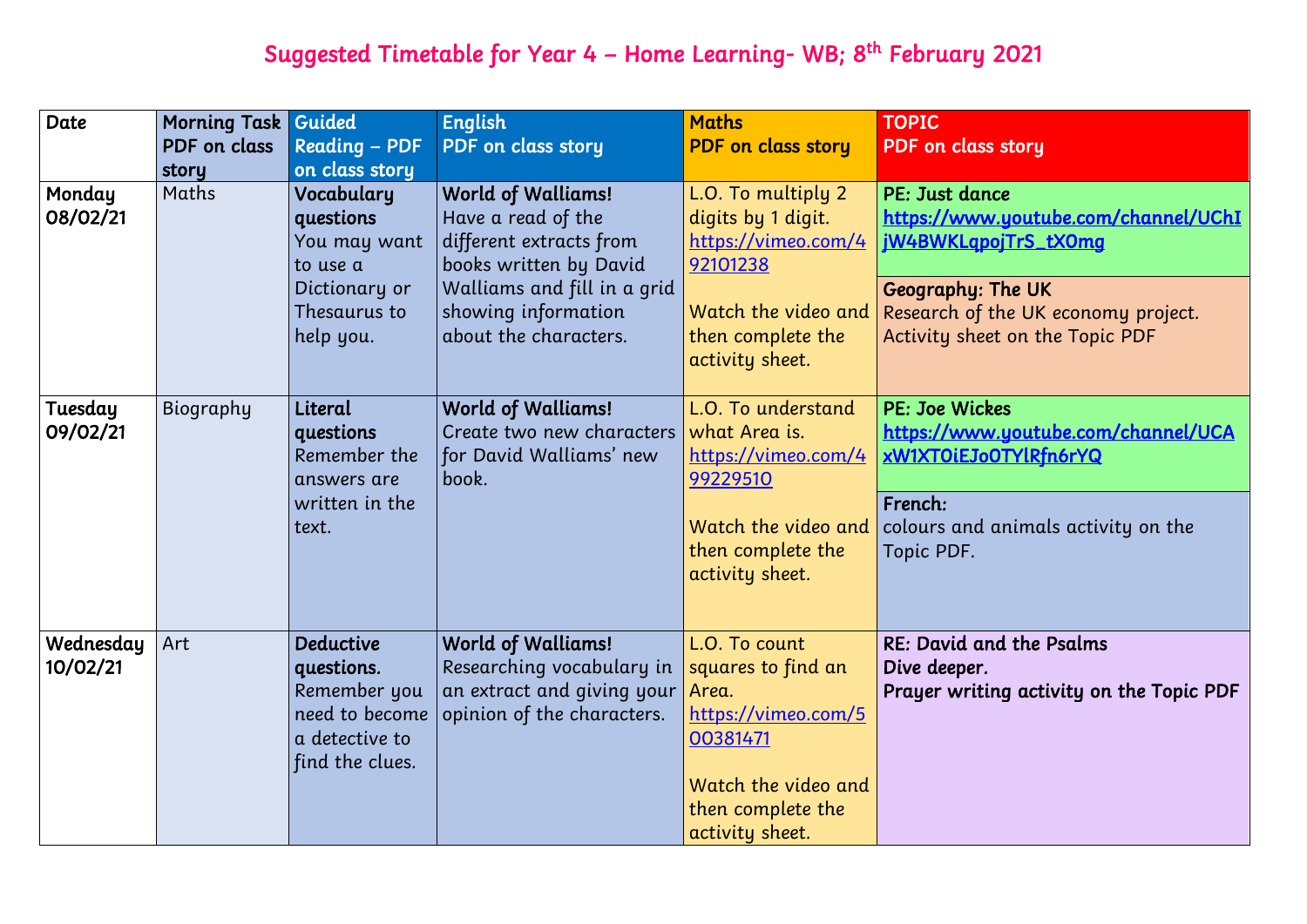# Suggested Timetable for Year 4 – Home Learning- WB; 8<sup>th</sup> February 2021

| Thursday | Thinking | <b>Inference</b> | <b>World of Walliams!</b>  | L.O. To make         | PE: Kidz bop         |
|----------|----------|------------------|----------------------------|----------------------|----------------------|
| 11/02/21 | Thursday | questions        | Give your thoughts on      | different shapes and | https://www          |
|          | question | Remember you     | why David Walliams         | work out the area.   | <b>MXYJDvYOAI</b>    |
|          |          | need to really   | chooses the font, size and | https://vimeo.com/5  |                      |
|          |          | think about      | layout that he uses in his | 00864228             | <b>Science: Food</b> |
|          |          | these            | books.                     |                      | Match the wo         |
|          |          | questions- read  | Re-write the watched       | Watch the video and  | Read about fo        |
|          |          | between the      | scene in your own words.   | then complete the    | Create your o        |
|          |          | lines.           |                            | activity sheet.      | instructions o       |
|          |          |                  |                            |                      | the Topic PDI        |
| Friday   | Maths    | Independent      | <b>World of Walliams!</b>  | L.O. To compare      | Art: Photo co        |
| 12/02/21 |          | $reading -$      | Reviewing the extracts     | different areas.     | Your task thi        |
|          |          | record yourself  | from this week or another  | https://vimeo.com/5  | adventure wo         |
|          |          | acting out a     | David Walliams book you    | 01678823             | Take lots of p       |
|          |          | part of your     | have read.                 |                      | put them tog         |
|          |          | personal         |                            | Watch the video and  | of pictures.         |
|          |          | reading book.    |                            | then complete the    |                      |
|          |          |                  |                            | activity sheet.      |                      |
|          |          |                  |                            |                      | Computing:           |
|          |          |                  |                            |                      | Choose any o         |
|          |          |                  |                            |                      | websites to in       |
|          |          |                  |                            |                      | skills.              |
|          |          |                  |                            |                      |                      |

w.youtube.com/channel/UCs hpaDZ4QRuqVA

## d chains

vords to their definitions.

food chains.

own food chains using the and images of animals from  $\mathsf{P}$ 

# .<br>ollage.

 $\tilde{\mathbf{u}}$  is to go for an valk with your family. pictures of your walk and gether in a beautiful collage

of the recommended improve your programming